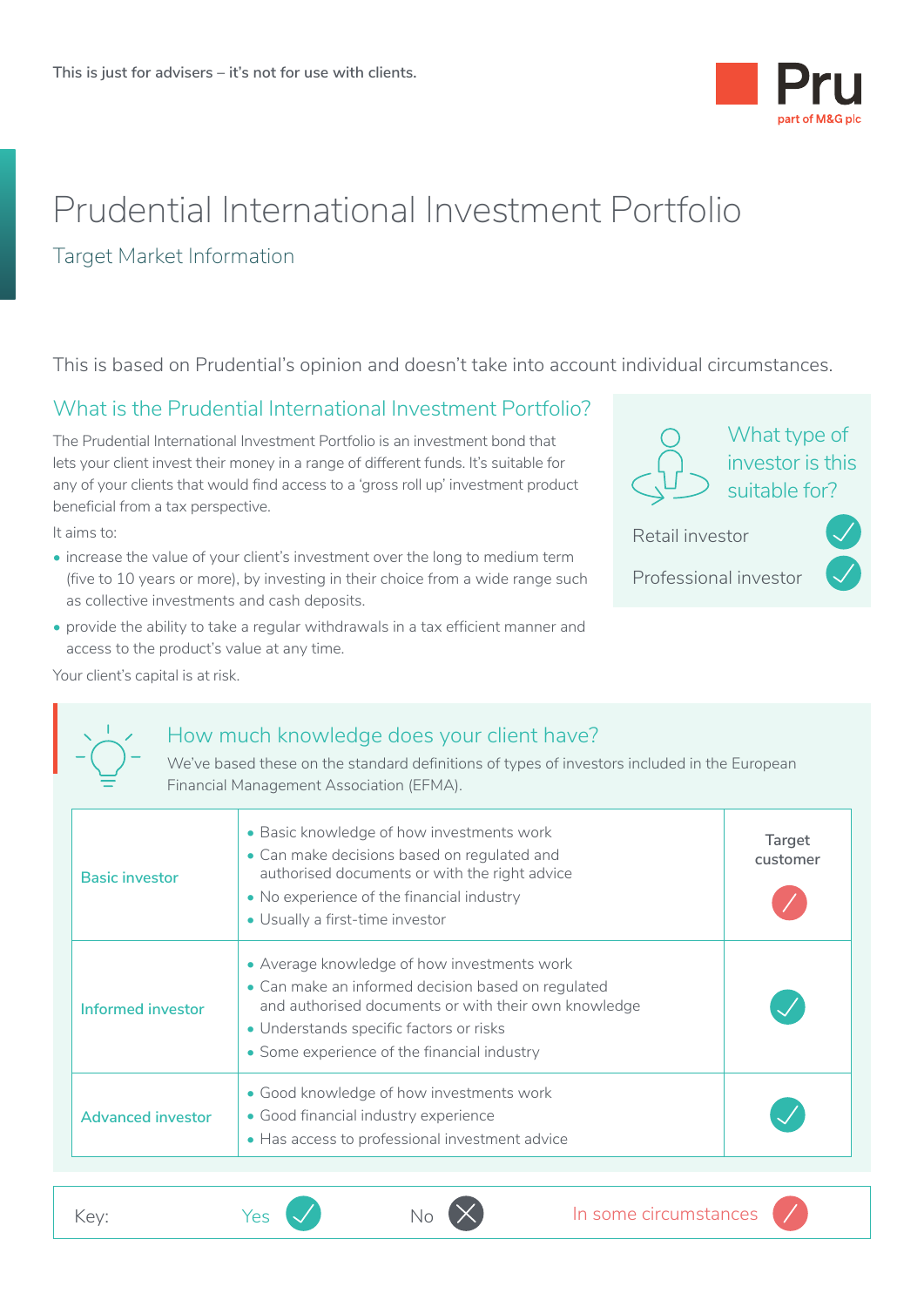## What's your client's capacity to lose capital?

| How much capital<br>loss can they take? | Definition                                                                                                        | Target<br>customer       | Comments                                                                                   |
|-----------------------------------------|-------------------------------------------------------------------------------------------------------------------|--------------------------|--------------------------------------------------------------------------------------------|
| Unlimited                               | Clients can afford to<br>lose all capital.                                                                        | $\mathcal{A}$            | You can offer this product to a client who is able to lose<br>all capital.                 |
| Limited                                 | Clients are looking to<br>keep their capital or<br>can afford to lose a<br>certain amount, set by<br>the product. | $\overline{\mathscr{S}}$ | You can offer this product to a client who is able to<br>accept a limited fall in capital. |
| None                                    | Clients can't accept<br>any capital loss.                                                                         | $\times$                 | You shouldn't offer this product to a client that can't<br>lose capital.                   |

## What's your client's risk appetite?

This is Prudential's view of investment risk, and may differ from others.